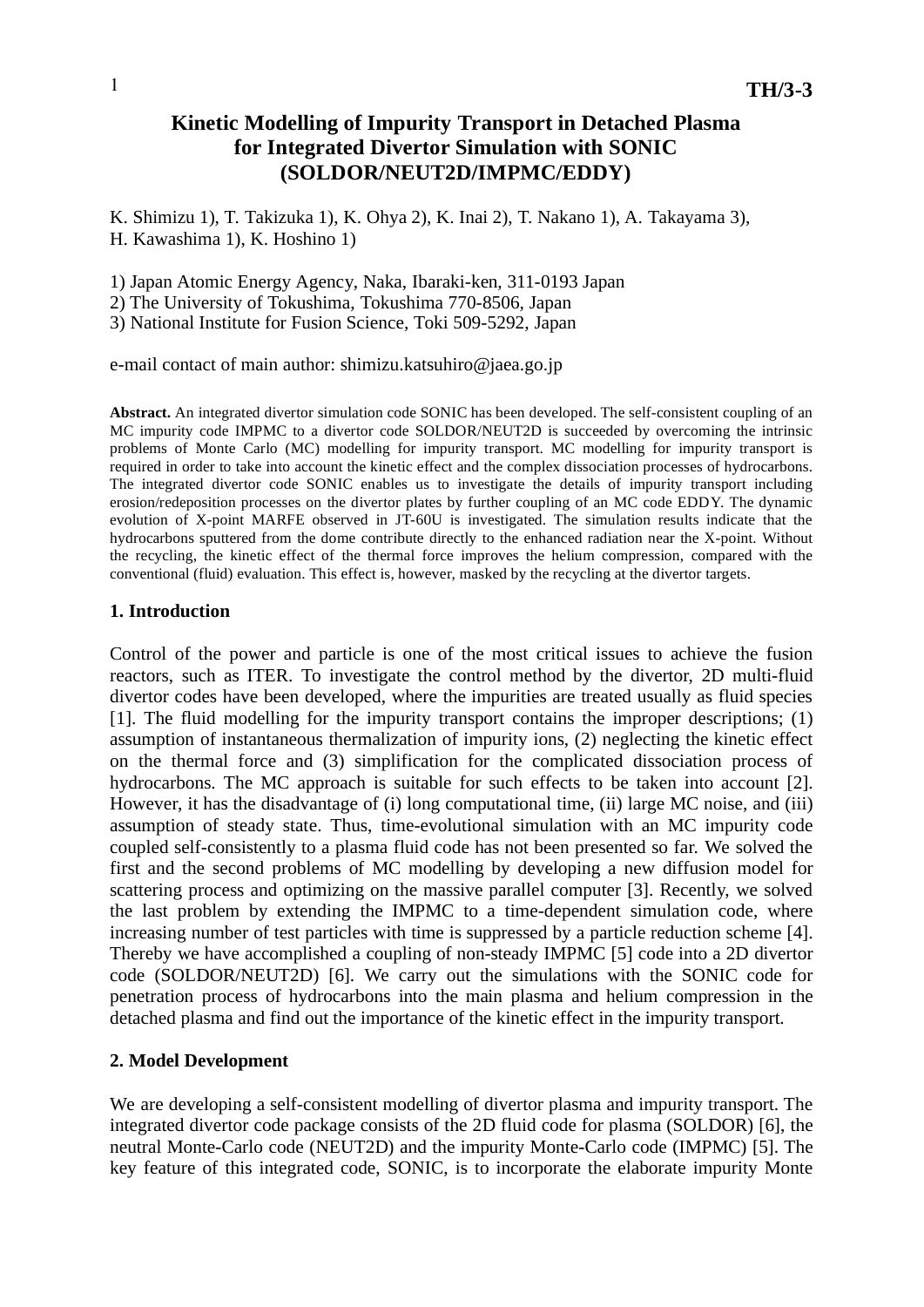Carlo code, IMPMC. Monte-Carlo (MC) approach is suitable for modelling of interactions between impurities and walls, including kinetic effects, and the complicated dissociation process of hydrocarbons. However, there needs to overcome the intrinsic problems of MC modelling so that it is consistently coupled with the divertor code. The model developments to solve these problems and the kinetic modelling are described in this section.

## **2.1 Diffusion Model for Scattering Process in Detached Plasma**

When a conventional MC algorithm is employed for scattering process in velocity space, the impurity ions must be traced with a time step  $\Delta t$  much shorter than the slowing-down time  $\tau_s$ . In consequence, the MC code requires a huge amount of computational time, especially in case of detached plasma because of extremely short slowing-down time, typically,  $\tau_s \sim 10^{-8}$  s for  $C^{3+}$  in the detached plasma of  $n_e \sim 1 \times 10^{20}$  m<sup>-3</sup>,  $T_e = T_i \sim 1$  eV. The impurity ions diffuse in the velocity space (VD model) by Coulomb collisions, and the spatial diffusion parallel to the magnetic field line arises from the change of parallel velocity due to collisions. These processes are described by the Langevin equations. We developed a new diffusion model using analytical solution of Langevin equations [3]. In the new diffusion model, the position (s) and the parallel velocity (v) of a test particle can be chosen from the normal distributions with two normal random numbers,  $r_{G1}$  and  $r_{G2}$ .

$$
s(t) = \mu_s(t) + \sigma_s(t) \cdot r_{G1}
$$
  
\n
$$
v(t) = \mu_v(t) + \sigma_v(t) \cdot r_{G2}
$$
 (1)

Here  $\mu$  is the mean,  $\sigma$  is the standard deviation, which are given as analytical solution. The computational time is significantly reduced by this new algorithm, typically more than 100 times faster than the conventional MC method.

## **2.2 Particle Reduction Scheme**

In time-dependent simulation with MC code, a serious problem arises: number of test particles increases with time. It strongly depends on the impurity retention and the duration of simulation. When the number of test particles attains to  $10^6 \sim 10^7$ , simulations require unexpectedly long computational time. Therefore, it is necessary for the efficient simulation to suppress the number of test particles in MC calculation. In a typical simulation of carbon impurity due to physical sputtering, half of test particles exist in the core plasma  $(r/a < 0.95)$ and the density of impurity ions is uniform there in poloidal direction. Excessive test particles in the main plasma are unnecessary. Particle reduction, therefore, is performed for  $C^{6+}$ particles in the core region. A "particle reduction scheme" was established [4]. Its process consists of three steps; sorting of weight, pairing, and Russian roulette. Russian roulette decides which particle of the pair to be terminated. Reducing total particle number from  $1.1 \times 10^6$  to  $0.36 \times 10^6$ , it leads to increase the variance in the local impurity density. However, the MC noise remains in a permissible level.

### **2.3 Dissociation Process of Hydrocarbons**

The erosion of the wall related to lifetime of divertor component and tritium retention in the device are crucial issues for ITER. In order to study minutely such processes, the EDDY code has been developed [7]. The code is a 3D Monte Carlo impurity code, which contains the following processes; (1) physical and chemical sputtering, which are released methane and higher hydrocarbons, (2) ionization and complex dissociation processes using the data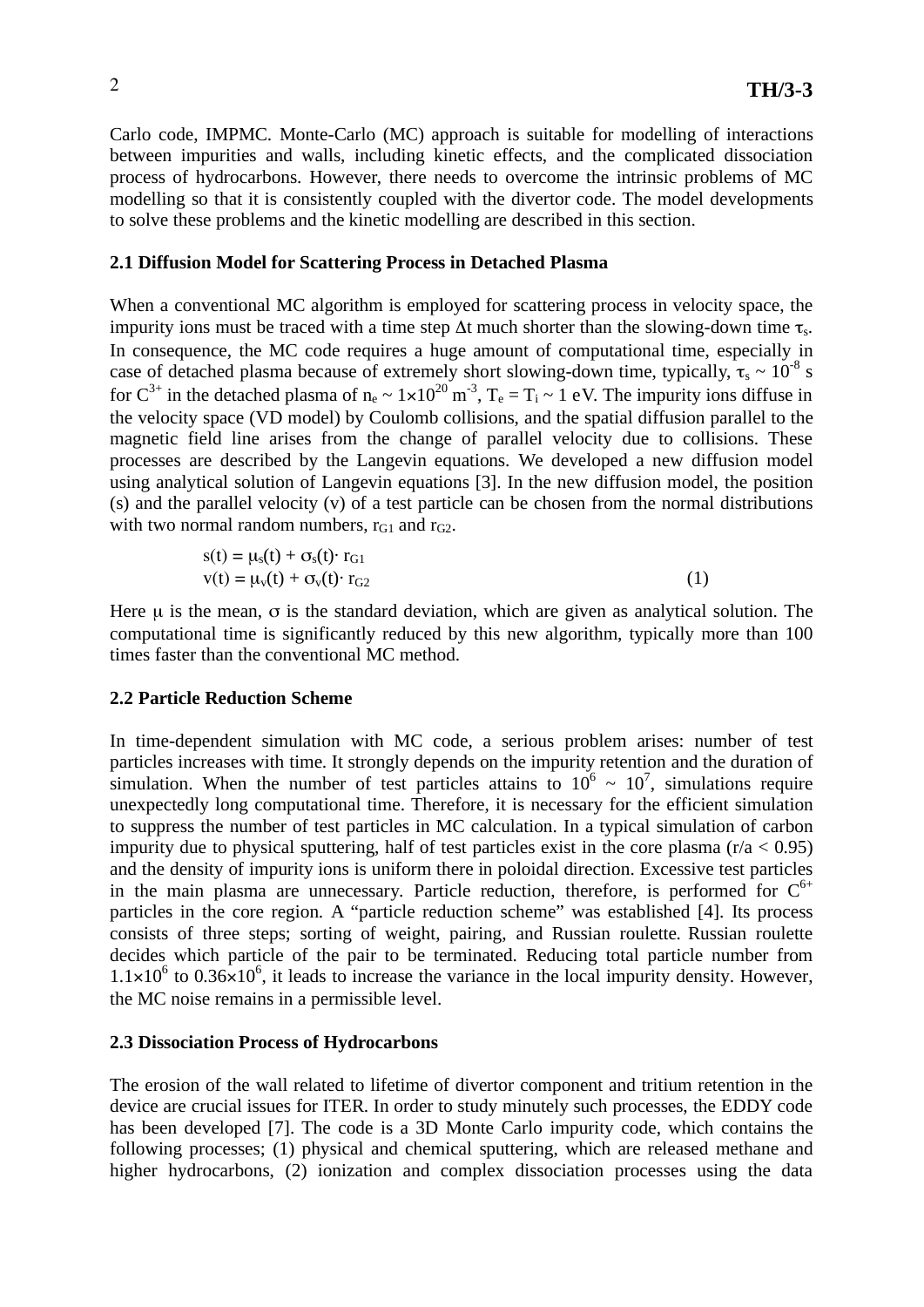produced by Janev and Reiter [8], (3) 3 dimensional motion of ions acted on by the magnetic field, the electric field including the sheath and presheath acceleration, the friction force and thermal force, (4) anomalous cross field diffusion, (5) elastic collision with neutral hydrogen and (6) energy- and species-dependent reflection model. In addition, the EDDY code can simulate dynamic material mixing processes, which is distinct from other codes. The gyro motion of ion is followed to evaluate the prompt redeposition, in contrast with the IMPMC code where the guiding-center approximation is employed. Since the purpose of the EDDY code is to investigate the erosion and redeposition processes, the tracking of test particles is confined to the vicinity of the divertor targets. In order to investigate the contamination process into the main plasma and migration of carbon impurity in large scale, we have developed a coupling code of EDDY and IMPMC. To save computational time, when the test particles are  $\sim$ 1 cm ( $\gg$  Larmor radius) away from the target plates, their guiding-center motion are traced with the IMPMC code. Conversely, when the test particles move into the vicinity of the targets, they are traced with the EDDY code, taking into account the interaction with the targets.

#### **2.4 Kinetic Thermal Force**

Ĭ  $\vec{r}$ 

The impurity retention in the divertor region is basically determined by the balance between the thermal force (toward hotter region in fluid approximation) and the friction force (toward divertor plates). Using a drift kinetic model, the kinetic thermal force was derived by Reiser et al. [9]. In contrast with the fluid thermal force which is averaged over a Maxwellian velocity distribution of impurity ions, the kinetic thermal force was found to have the opposite direction (towards colder region) for impurity ions with high speeds. We independently derived an expression of the kinetic thermal force [10]. The ion thermal force is defined by

 $\overline{R}_{\nabla T_i} = \int m_I \mathbf{v} C(f_I, \delta f_i) d\mathbf{v}$  (2)



*FIG. 1 Kinetic thermal force. It changes direction according to impurity speed.* 

where C is the Fokker-Planck collision operator,  $f<sub>I</sub>$  is the distribution function of impurity ions,  $\delta f_i$  is the ion distribution function distorted by the ion temperature gradient  $\nabla T_i$ . Substituting  $f_1(v) = \delta(v - V_0)$  into Eq. (2), we obtain the force along the magnetic field line acting on an impurity ion with a velocity of  $V_0$ 

$$
F_{\nabla T_i}(\mathbf{V}_0) = \int dv' \delta f_i(\mathbf{v}') m_I \{ \Delta \mathbf{v}_{//} \}_i = \int dv' \delta f_i(\mathbf{v}') \left\{ -\frac{4\pi \lambda e^4 Z_i^2 Z_I^2}{m_{Ii}} \frac{\mathbf{u} \cdot \mathbf{b}}{u^3} \right\} \tag{3}
$$

where  $m_{\text{Ii}}$  is the reduced mass,  $\mathbf{u} = \mathbf{V}_0 - \mathbf{v}'$ , **b** the unit vector along the magnetic field line. Braginskii derived the distorted distribution function by use of Laguerre polynomials [11].

$$
\delta f_i(\mathbf{v}) = \frac{n_i}{\pi^{3/2} v_{th}^3} \exp(-\frac{m_i}{2T_i} v^2) \cdot \tau_i \sum_{n=1}^{N} a_n L_n^{(3/2)}(\frac{m_i}{2T_i} v^2) \cdot (\mathbf{v} \cdot \nabla_{//} \ln T_i)
$$
(4)

where coefficients  $a_n$  are  $a_1 = \frac{26895}{17056}$ ,  $a_2 = \frac{1525}{3198}$ ,  $a_3 = \frac{35}{533}$ . The integration of Eq. (3) is carried out numerically by using the Gauss-Legendre integral method. Figure 1 shows the kinetic thermal force acting on a particle with  $\alpha$ =30 degree, where  $\alpha$  is an angle between velocity and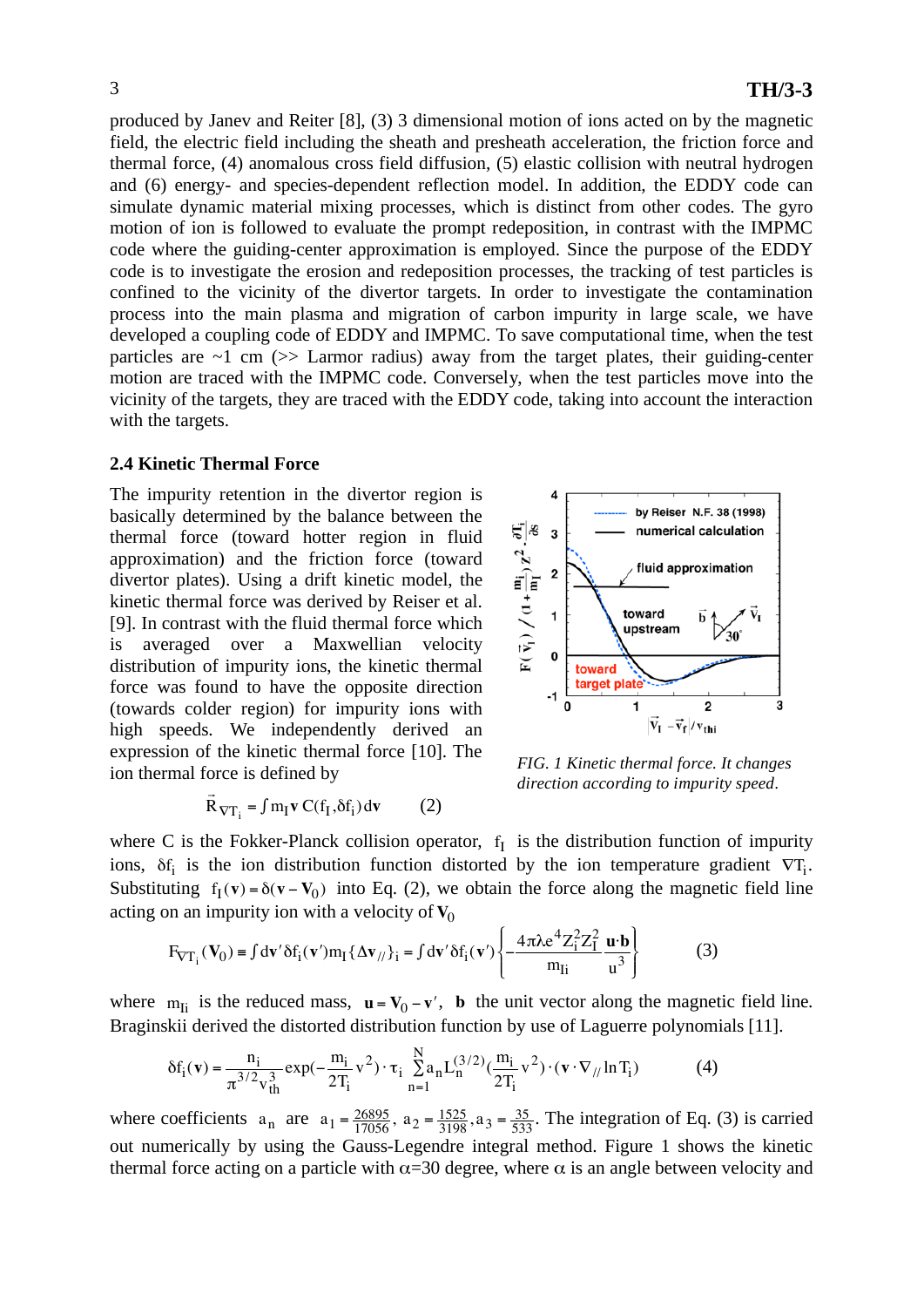the magnetic field line. The kinetic thermal force derived analytically by Reiser et al. is shown by a broken line. Our result agrees well with their theoretical one. The kinetic effect may influence impurity density profile a little, because the impurity speed is usually much lower than the background thermal speed. The condition possibly changes for the He ion transport in detached divertor region, where  $He^{2+}$  ions inflow across the separatrix surface into the SOL region with high speeds and subsequently flow into the cold divertor region. In this situation, the normalized He ion speed may become  $V_0/v_{\text{th}} \geq 1$ .

### **3. Simulation of Impurity Behavior at X-point MARFE**

The contamination process of carbon impurity into the main plasma is investigated in JT-60U detached divertor plasmas. Simulations are carried out for the high-density discharge with a strong  $D_2$  gas puffing and neutral-beam heating (R=3.3m, a=0.9m,  $\kappa$ =0.95, I<sub>p</sub>=1.5MA, B<sub>T</sub>=3T,  $P_{NB}$ =15MW). The strong gas puffing induced an X-point MARFE. As simulation parameters in the SOLDOR/ NEUT2D, the heat flux and the particle flux from the core edge  $(r/a=0.95)$ are assumed to be  $Q_i = Q_e = 7MW$ ,  $\Gamma_i = 3 \times 10^{21} \text{ s}^{-1}$ . We employ  $D_{\perp} = 0.25 \text{ m}^2/\text{s}$  for the anomalous particle diffusion coefficient and  $\chi_{\perp}^i = \chi_{\perp}^e = 1$  m<sup>2</sup>/s for the anomalous thermal diffusivities. The recycling coefficient at the divertor plates and walls is set to 1.0 for both ion and neutral particles. The albedo for neutral particles at the pumping port is specified so that the pumping speed is  $S_{\text{pump}} = 26 \text{ m}^3/\text{s}$ . In the IMPMC calculation, the carbon outfluxes due to physical and chemical sputtering are determined self-consistently taking account of sputtering yields and incident fluxes of deuterium ions and neutrals onto the target plates and the walls. Here he EDDY code is not yet coupled. An attached divertor plasma is obtained in a steady state before the gas puff, where the radiation of carbon concentrates near both strike points (Fig. 2(a)). After a strong gas puff of  $\Gamma_{\text{puff}} = 6 \times 10^{22} \text{ s}^{-1}$ , the radiation profile changes temporally as shown in Fig. 2(b)–(c). The radiation peaks move away from the strike point and shift upstream slightly in a partially detached plasma (Fig. 2(b)). The region with high radiation power extends from the strike point up to near the X-point along the separatrix. In the X-point MARFE phase, the radiation peaks shift to near the X point as shown in Fig. 2(c). The density at the X-point attains to  $7\times10^{20}$  m<sup>-3</sup> and the electron temperature becomes low (~2 eV). This evolution of radiation profile agrees fairly well with that observed in JT-60U experiments with a strong gas puffing [12]. In the detached plasma, a part of carbon sputtered from the dome penetrates directly into the main plasma because the electron temperature in the private region is becomes around 1~2 eV. These carbons contribute to the enhanced radiation near the X-point.



*FIG. 2 Radiation profiles calculated with SOLDOR/NEUT2D/IMPMC for (a) attached plasma before strong gas puffing, (b) detached plasma after strong gas puffing, and (c) X-point MARFE. Simulation results reproduce the dynamic evolution of X-point MARFE observed in JT-60U high density discharge.*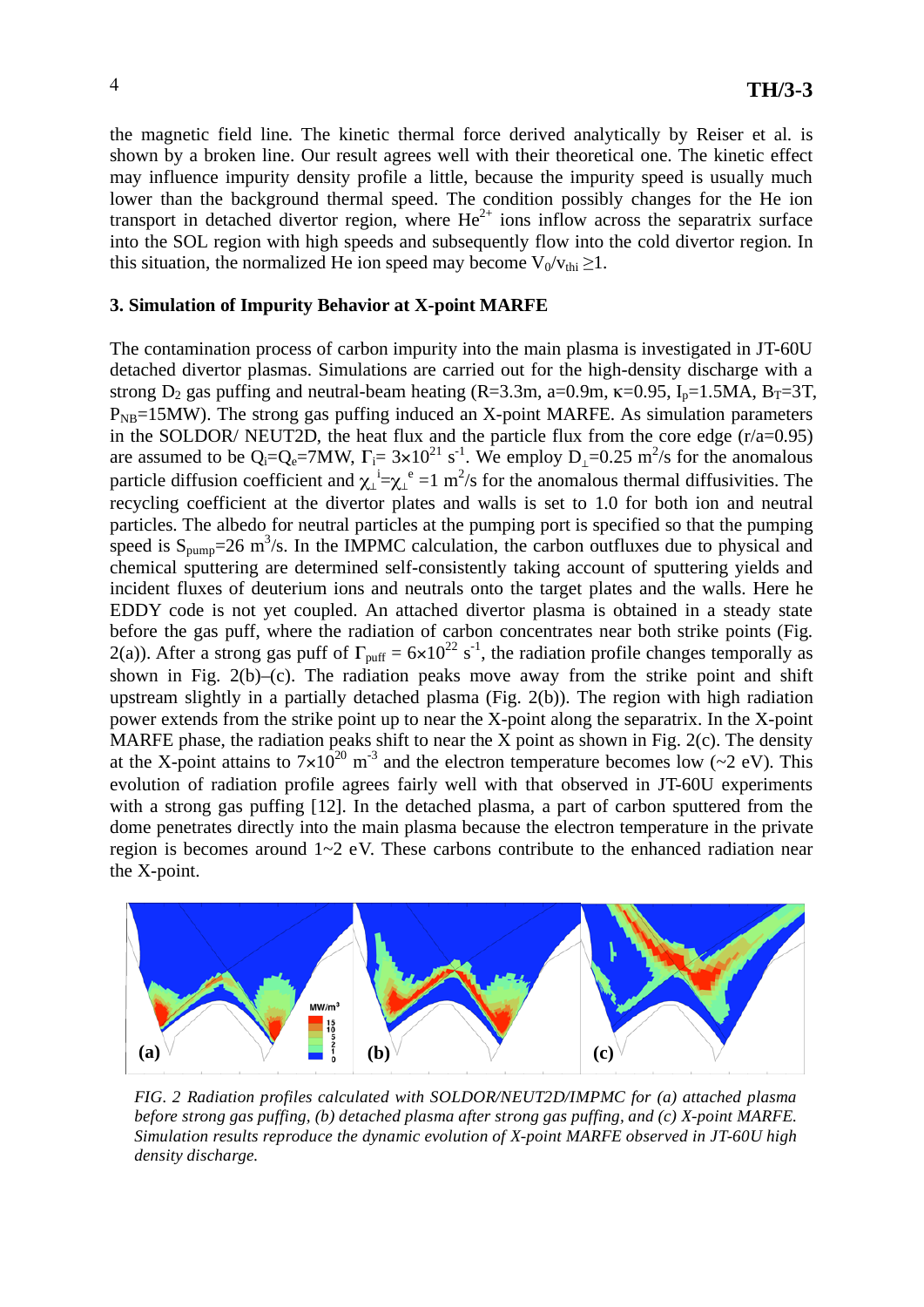#### **4. EDDY/IMPMC Simulation**

In the above simulations, the complex dissociation processes of  $CD_4$  are simplified down to an ionization process of C with a low energy (~1eV), as widely used in other divertor code. This approximation is examined by using the EDDY/IMPMC code, where the methane breakup processes and the reflection at the divertor target are taken into account. Simulations are carried out for a typical plasma with the detached inner divertor ( $n_{\text{ed}} = 4.2 \times 10^{20} \text{ m}^{-3}$ , T<sub>ed</sub> = 1.7 eV at the strike point) and the attached outer divertor ( $n_{\text{ed}} = 1.9 \times 10^{20} \text{ m}^{-3}$ ,  $T_{\text{ed}} = 17 \text{ eV}$  at the strike point). The erosion and redeposition patterns on the JT-60U divertor were calculated with the EDDY code. From comparison with the experimental results, it was found that the sticking coefficient of hydrocarbons on the outer divertor target was small [7]. To investigate the effect of dissociation process on the carbon transport without complicated argument, the sticking coefficient is assumed to be zero on both the inner and outer targets. From either the inner or outer strike point, 5000 test particles are emitted and are traced until they are dissociated/ionized to  $C^+$  ions. Fig. 3(a) shows the birth position of  $C^+$  ions from dissociation of  $CD_4$  and Fig. 3(b) shows the birth position from ionization of C emitted with an energy of ~1 eV. Because of low electron temperature in the detached divertor, half of the emitted CD4 can path through the private region, strike on the dome and are reflected as neutral hydrocarbons. The neutral hydrocarbons are further dissociated near the separatrix and strike on the dome again. These processes are repeated. As a result, carbon ions are spread out along the separatrix. The behavior of neutral carbons is similar as shown in Fig.3 (b). However, the dissociation processes of  $CD_4$  emitted from the outer strike point differs considerably from the ionization process of C. Almost all ionizations of C neutral is located adjacent the outer strike point due to high ionization cross section  $(T_e \sim 20 \text{ eV})$ . On the other hand, the fragments of hydrocarbon get the dissociation energy and some neutral hydrocarbon with a high-speed can path through the private region. Thus, carbons dissociated from CD<sub>4</sub> emitted at the outer strike point are also spread out along the separatrix. When the sticking coefficient at the dome is very small, the dome enhances the contamination of hydrocarbon into the main plasma. The dissociation process cannot be simplified down to ionization process of carbon with low energy, in the attached divertor plasma.



FIG. 3 Birth positions of  $C^+$  ions (a,c) dissociated from methane, and (b,d) ionized from carbon. *They are sputtered (a,b) from the inner strike point (detached state) and (c,d) from the outer strike point (attached state). The sticking coefficient is assumed to be 0.*

### **5. Kinetic Effect of Thermal Force on Impurity Retention**

The impurity retention in the divertor region is basically determined by the balance between the thermal force (toward hotter region in fluid approximation) and the friction force (toward divertor plates). The kinetic thermal force has opposite direction of fluid type according to impurity speed, as shown in Fig. 1. When the speed of an impurity is much smaller than the ion thermal speed,  $V_I \ll v_{\text{thi}}$ , the number of plasma ions strongly interacting with the impurity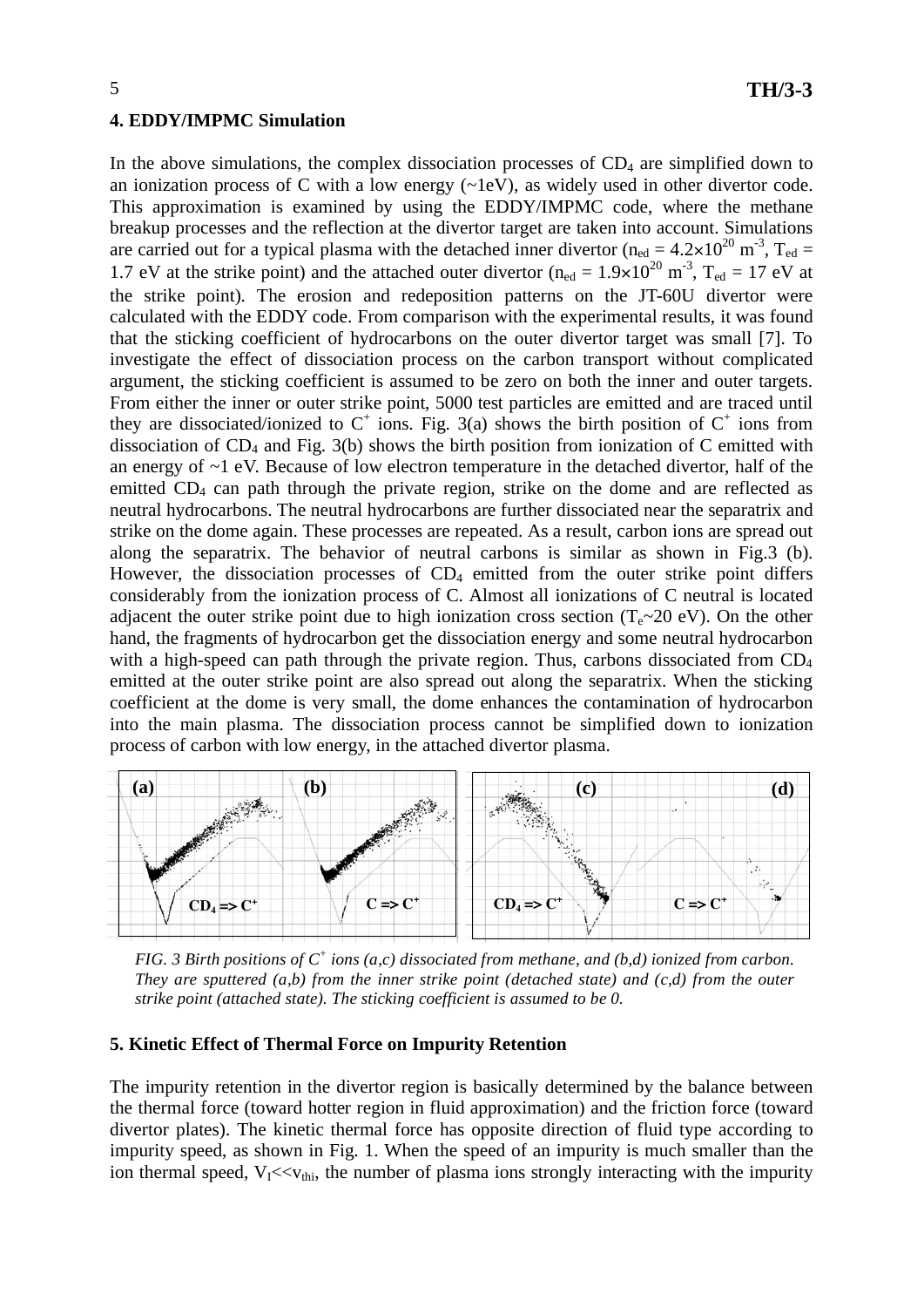ion decreases with the ion temperature ( $\delta f/\delta T_i < 0$ ; f: ion distribution function). On the contrary, when  $V_{I}$ ~ $V_{thi}$ , the number of those ions increases with  $T_i$  ( $\delta f/\delta T_i$ >0). This is why the direction of the kinetic thermal force turns over. This kinetic effect appears for impurity with a high speed, i.e. light impurity. For detached divertor plasma of JT-60SA [13], simulations of He transport were carried out [10]. In the present paper, the effect of kinetic thermal force on He transport is further investigated. The background plasma parameters are calculated with the SOLDOR/NEUT2D code for the divertor configuration with "V-shaped corner" shown in Fig. 5(a). The heat flux and the particle flux from the core edge  $(r/a=0.95)$  are specified,  $Q_{total}=37$ MW,  $\Gamma_i = 5 \times 10^{21}$  s<sup>-1</sup>. We employ  $D_i = 0.25$  m<sup>2</sup>/s and  $\chi_i = \chi_i^2 = 1$  m<sup>2</sup>/s for the cross-field diffusion coefficients. The pumping speed of  $S_{pump}=50 \text{ m}^3/\text{s}$  is specified at the cryopanel. The gas puff of  $\Gamma_{\text{puff}}=5\times10^{21} \text{ s}^{-1}$  is required to obtain plasma detachment near the outer strike point.

The He<sup>2+</sup> ions are assumed to inflow across the core edge uniformly. The He<sup>2+</sup> flux is assumed to be small and not to influence the background plasma. Each test particle of  $He^{2+}$ ion has a velocity chosen from the Maxwellian distribution with the plasma ion temperature at the core edge. In the present simulations, ionization and recombination processes are included, but the elastic scattering and charge exchange processes are not included for simplicity. Firstly, we investigate the effect of the kinetic thermal force on the He compression, under the condition of excluding the recycling at the divertor plate and the walls. Figure 4 shows the He density profile in a flux tube close to the separatrix surface. The kinetic effect of the thermal force is found to increase the He density in the divertor region by a factor of  $\sim$ 2, compared with the conventional (fluid) evaluation. The recombination process becomes dominant at the front of the divertor plate due to high density and low electron temperature ( $n_{\text{ed}} > 2 \times 10^{21} \text{ m}^{-3}$ ,  $T_{\text{ed}} \sim 1$  eV) and the He<sup>2+</sup> density decreases abruptly there. Figures 5(b) and (c) show the distributions of number density of test particles hitting on the divertor along the inner vertical target and the outer vertical target, respectively. The test particles which move along the separatrix are pushed upstream by the friction force of reverse plasma flow and the thermal force. A few test particles can move into the divertor region and they are pushed downstream by the kinetic thermal force because the speed is much higher than the ion thermal speed. As a result, the number of particles to reach the targets increases near the strike point, compared to the case applied the fluid thermal force. The region where large difference appears  $(Z < -1)$ 2.30 m in Fig. 5(b),  $Z < -2.46$  m in Fig. 5(c)) corresponds to that where the flow becomes reverse near upstream the X-point.



*Fig. 4 He2+ density profile in the flux tube close to the separatrix surface. Under the condition of excluding recycling process at the targets and walls, IMPMC calculations are carried out using (a) the kinetic thermal force and (b) the fluid thermal force. Note that the kinetic thermal force pushes some He ions with high speeds into the divertor region.*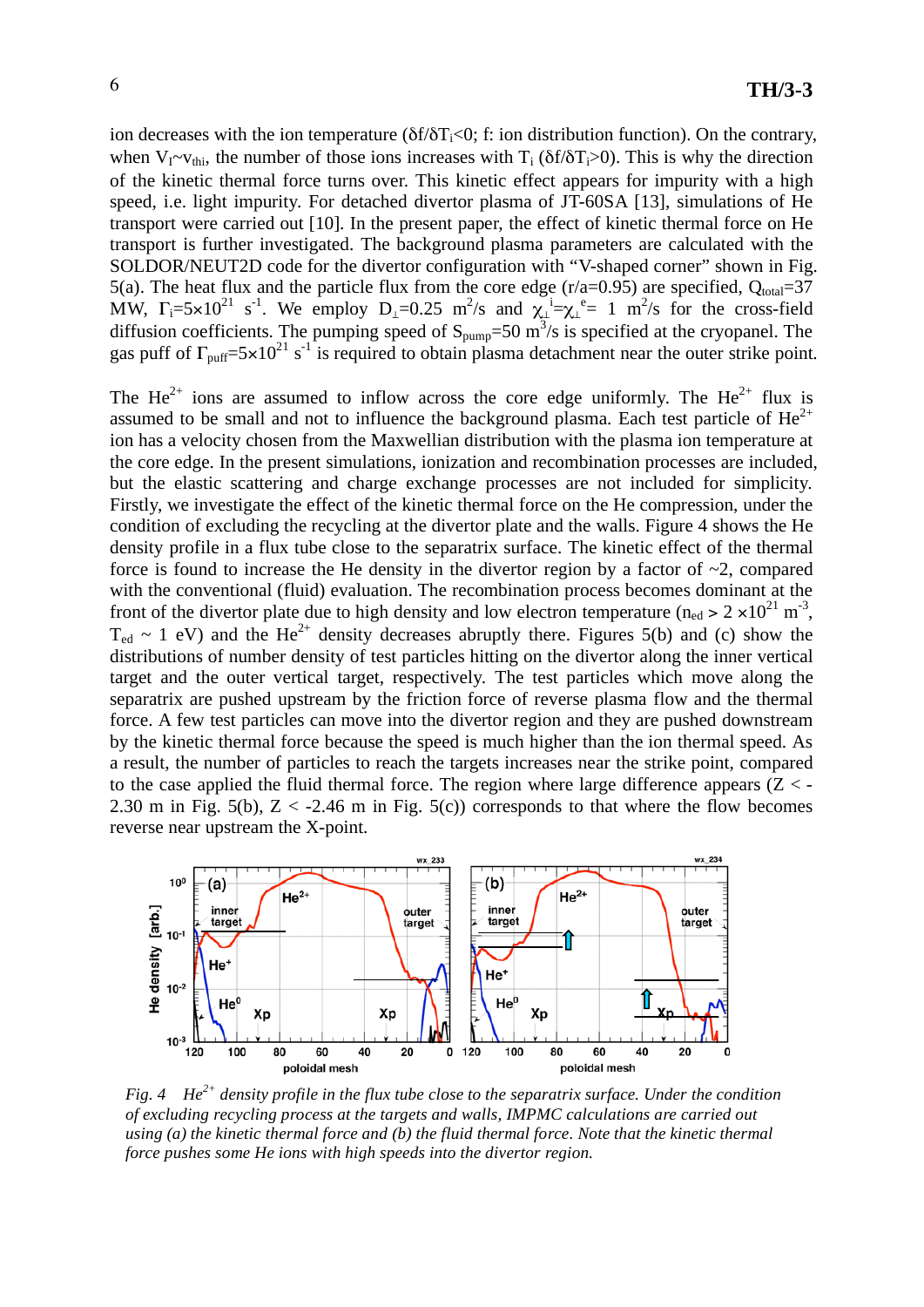

*FIG. 5 (a) Divertor configuration of JT-60SA with "V-shaped Corner" and mesh used in the simulations. (b) Number density of test particles to hit on the inner vertical target. (c) Number density of test particles to hit on the outer vertical target. Red lines and blue lines indicate the results using the kinetic and fluid thermal force, respectively.* 

Secondly, a model of recycling at the divertor plate is incorporated into simulations and the total effect of the kinetic thermal force on the He transport is investigated. In the recycling model, a He neutral is emitted with an energy determined from the particle and energy reflection coefficients [14]. The thermalization process of He ion ionized after recycling is simulated by Monte-Carlo method, in contrast to the fluid modelling with the assumption of instantaneous thermalization of impurity ions. The kinetic effect is masked by the recycling at the target plates, as shown in Fig. 6. The energies of He ions which originate from the targets are small and are nearly equal to those of plasma ions due to short slowing down time, i.e.  $1 \sim$ several eV in the divertor region. Thus, the effect of the kinetic thermal force becomes negligible. Total amount of test particles in the inner and outer divertor region increases by 15% and 21 %, respectively. This change might enhance the recycling further, depending on the flow patterns near the X-point and the temperature profile along the magnetic field line. In such case, the kinetic thermal force could have a perceptible effect on the He density. The elastic scattering of He neutral with proton collision affects the He transport [15]. The code improvement to incorporate the elastic scattering model and simulation studies for various flow patterns are required for the reliable evaluation of the He ash exhaust.



*FIG. 6 He2+ density profile in the flux tube close to the separatrix surface. Under the condition of including recycling process at the targets and walls, IMPMC calculations are carried out using (a) the kinetic thermal force and (b) the fluid thermal force.* 

### **6. Summary**

The Monte-Carlo modelling (MC) for impurity transport is required in order to take into account the kinetic effect or the complex dissociation processes of hydrocarbon. The self